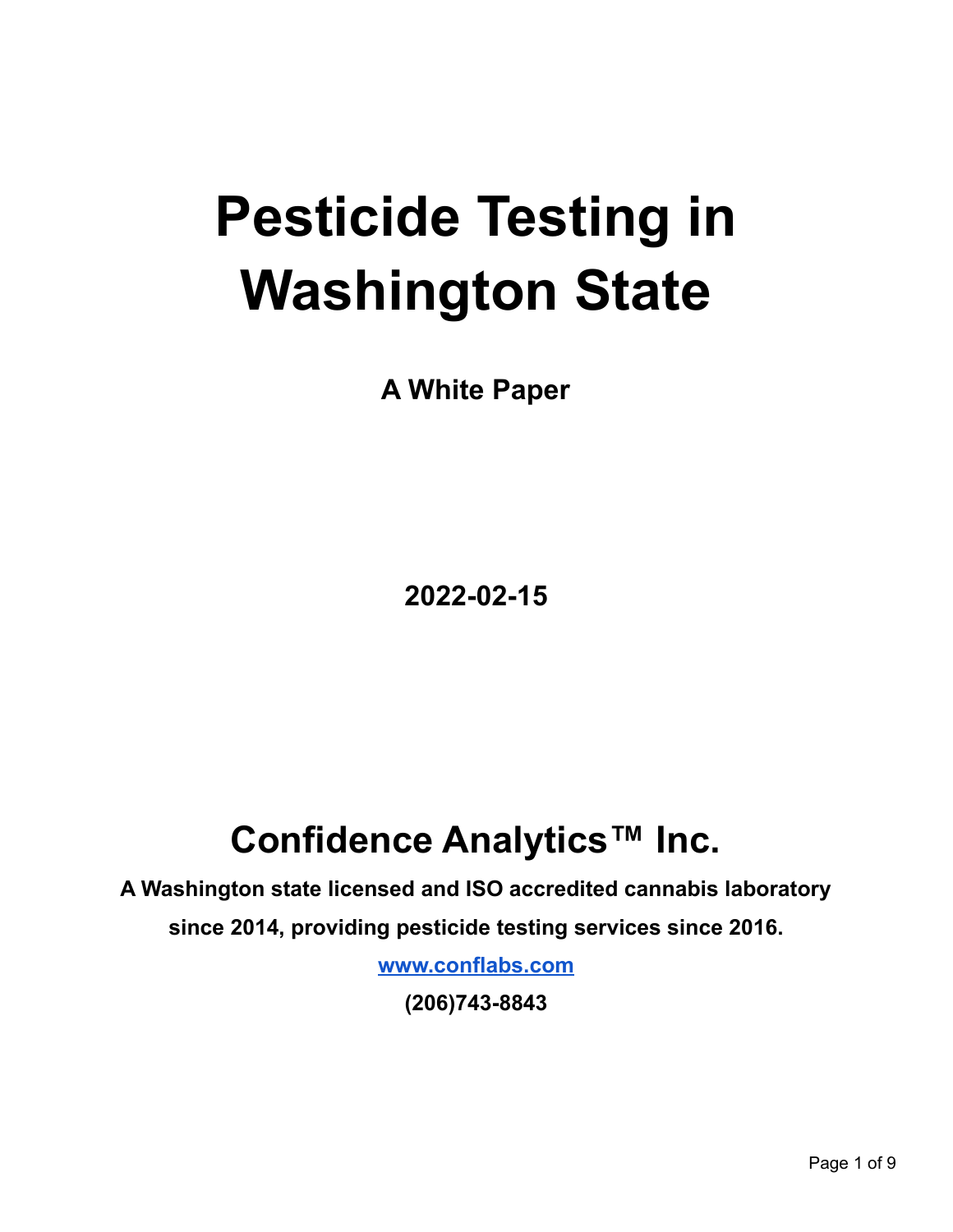#### **Contents**

| <b>Background</b>        | 3                       |
|--------------------------|-------------------------|
| <b>Business Case</b>     | 3                       |
| <b>Problem Statement</b> | $\overline{\mathbf{4}}$ |
| <b>Proposed Solution</b> | 4                       |
| <b>Future Direction</b>  | 4                       |
| <b>Conclusion</b>        | $5\phantom{1}$          |
| <b>Appendices</b>        | 6                       |
| Appendix A - Scenarios   | $6\phantom{1}$          |
| Appendix B - Authors     | $\overline{7}$          |
| Appendix C - References  | 7                       |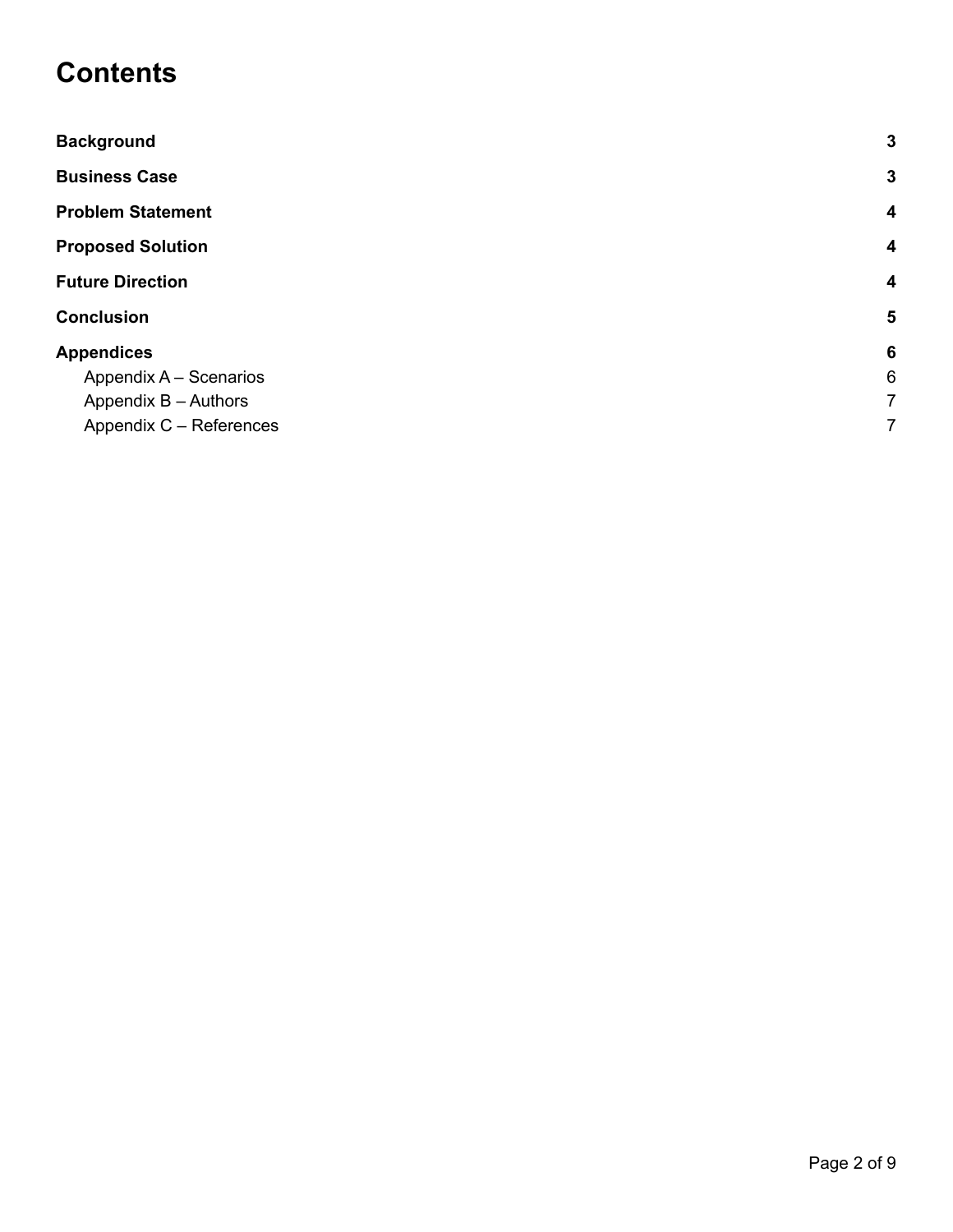### <span id="page-2-0"></span>**Background**

The need for pesticide testing in Washington's recreational cannabis industry (the "502 Industry") has long been contemplated [\[1\].](#page-7-0) Dating back as far as 2016, off-the-shelf pesticide testing by industry watchdogs has revealed alarming levels of pesticide residues in cannabis products [\[2\].](#page-7-0) The most concerning revelations have come from cannabis concentrates (vape pens and "dabbable" extracts), with failure rates for those product types reaching as high as 40% [\[3\].](#page-7-0) These high failure rates have been repeated by separate, independent 502 watchdog groups and private testing labs [\[4\]](#page-7-0), and are mirrored by the Washington State Department of Agriculture's own state-run testing laboratory [\[5\].](#page-7-0) (The WSDA conducts random compliance checks at cannabis producer and processor locations across the state.)

#### <span id="page-2-1"></span>Business Case

It is anticipated that beginning in April 2022 Washington state will introduce state-mandated cannabis quality control rules for pesticide testing [\[6\].](#page-7-0) We expect this will bring immediate challenges to the businesses licensed to produce and process cannabis products in the 502 Industry (Licensees). At the forefront of vocal concerns is the price of the test, as much as \$200 per sample submission. To mitigate this cost, the Washington State Liquor and Cannabis Board (WSLCB) has reduced the sampling frequency of cannabis plant material ("flower") from a minimum of one sample per 5 lbs to a minimum of one sample per 50 lbs. It is unclear how much that allowance will benefit all producers.

Less frequently discussed – but certainly more impactful – is the dramatic economic losses that will be faced by 502 Licensees when failing a pesticide test. The anticipated rules suggest that batches of cannabis products which fail the pesticide test "may not be remediated… [and] require immediate destruction." The economics of this statutory "destruction" mechanism (i.e. the cost of destroying a batch of failed cannabis product) has implications that far exceed the cost of a lab test. Many of the largest processors in the state are accustomed to purchasing untested trim and bulk flower from large independent growers as source material for their extractions. Pesticide failure after product manufacturing would be devastating. As such, without realignment between producers (growers) and processors (manufacturers) on early pesticide testing, a major market disruption could occur.

Further complicating the economics: only five out of the eleven Washington state certified laboratories (Labs) have the technological capability, and WSLCB authorization, for pesticide testing [\[7\]](#page-7-0). Additionally, those five Labs are authorized within the medical marijuana program which only includes thirteen pesticide compounds [\[8\]](#page-7-0) and not the anticipated 59 pesticide compounds listed in the cannabis quality control rules [\[9\].](#page-7-0)

In order to test for the anticipated 59 pesticide targets, a Lab must utilize two separate technologies, both of which are complex and expensive. To comply, the Lab must have accreditation with both LCMSMS <sup>1</sup> *and* GCMSMS<sup>2</sup> [\[10\].](#page-7-0) Most notably, the pesticide compounds Chlorfenapyr, Cyfluthrin, Methyl-parathion, and MGK 264 all require a GCMSMS and cannot be analyzed with LCMSMS [\[11\]](#page-7-0). While a Lab could potentially test those four compounds with an LCMS-APCI<sup>3</sup>, instead, doing so would not improve the economics of the testing [\[12\]](#page-7-0).

<sup>1</sup> Liquid Chromatography Tandem Mass Spectroscopy with Electrospray Ionization (LC-ESI-MS/MS aka LCMSMS)

<sup>2</sup> Gas Chromatography Tandem Mass Spectroscopy (GC-MS/MS aka GCMSMS)

<sup>3</sup> Liquid Chromatography Tandem Mass Spectroscopy with Atmospheric Pressure Chemical Ionization (LC-APCI-MS/MS)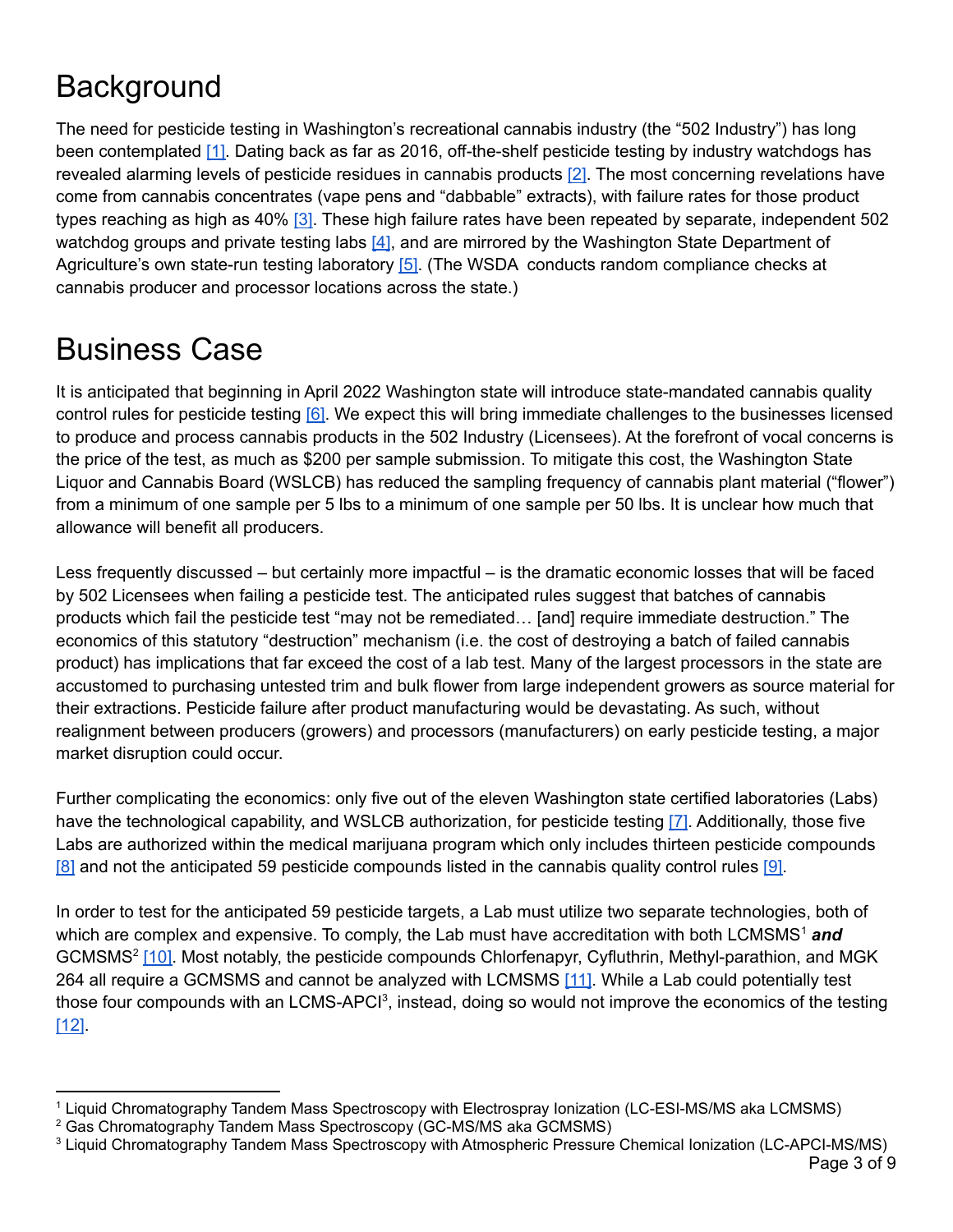### <span id="page-3-0"></span>Problem Statement

With adoption of the anticipated rules slated for April 2nd, 2022 [\[6\]](#page-7-0), 502 Licensees may face new challenges. Those Licensees who rely on cannabis source material untested for pesticides may face costly product destruction and potential license violations. It is important to note that cannabis material can be pesticide tainted due to intentional application or even unwittingly by airborne or soil borne drift. Many Licensees may be blissfully unaware or in denial that they potentially have a problem. Conversely, those Licensees who have invested in evaluating their cannabis source material, with pre-manufacturing pesticide testing, may experience a sudden market advantage if their competition isn't similarly prepared.

Processor Licensees who extract cannabis oil from plant material hold the greatest risk. Their manufacturing processes often concentrate pesticides and, furthermore, they may lack insight into the growing conditions that create the pesticide burden at hand. Retail Licensees, too, may find that vendors and brands they had long relied on to stock their shelves are suddenly without compliant products. Even growers (as noted above) who don't apply these pesticides to their crop can be surprised that neighbors – including rural, urban, and industrial neighbors – are contributing pesticides that drift onto their plants. In other cases, grow supplies can contain unlisted ingredients. Given the prevalence of pesticide residues found by secret shoppers and government inspections, this is not a small problem for the industry as a whole.

It is the obvious intention of the rules to increase circulation of so-called "pesticide free weed," while driving pesticide contaminated weed out of the regulated market. How well the rules achieve that goal will depend on the compliance of Licensees and Labs, which may in turn rely on the rigor of enforcement from the WSLCB.

#### <span id="page-3-1"></span>Proposed Solution

#### *Pre-purchase, pre-manufacturing pesticide testing.*

The prudent action for any 502 licensee is immediate vetting of their cannabis supply chain for its pesticide testing status. Voluntarily, and preemptively, have your cannabis supply tested. Washington state has five Labs accredited for some degree of pesticide testing. Establish a relationship with one of these laboratories. Inquire if the Lab will be testing for the full 59 pesticides listed in the anticipated rules. Will the Lab have the capacity to test all the samples they regularly intake for pesticides? Do they anticipate delays in testing as a result of new rules?

# <span id="page-3-2"></span>Future Direction

Future developments in 502 cannabis quality control will continue to unfold in the months, and years, ahead. Of immediate significance, a pair of companion bills are presently working through the Washington State legislature [\[13\]](#page-7-0), [\[14\].](#page-7-0) The Cannabis Science Taskforce, which was the impetus for the bills, made formal recommendations for third-party sampling and laboratory-derived source material, which could potentially result in further revisions to the product quality rules [\[15\]](#page-7-0).

These two bills address cannabis Lab standardization and accreditation. If passed by the legislature and signed by the governor, the bills will not be operative for a couple more years. However, they would have wide-reaching effects on the laboratories and their customers.

A third bill, with a lengthy history, would create additional authority for regulation of cannabinoids other than THC and CBD, and would have further impacts on the operations of cannabis labs [\[16\].](#page-7-0)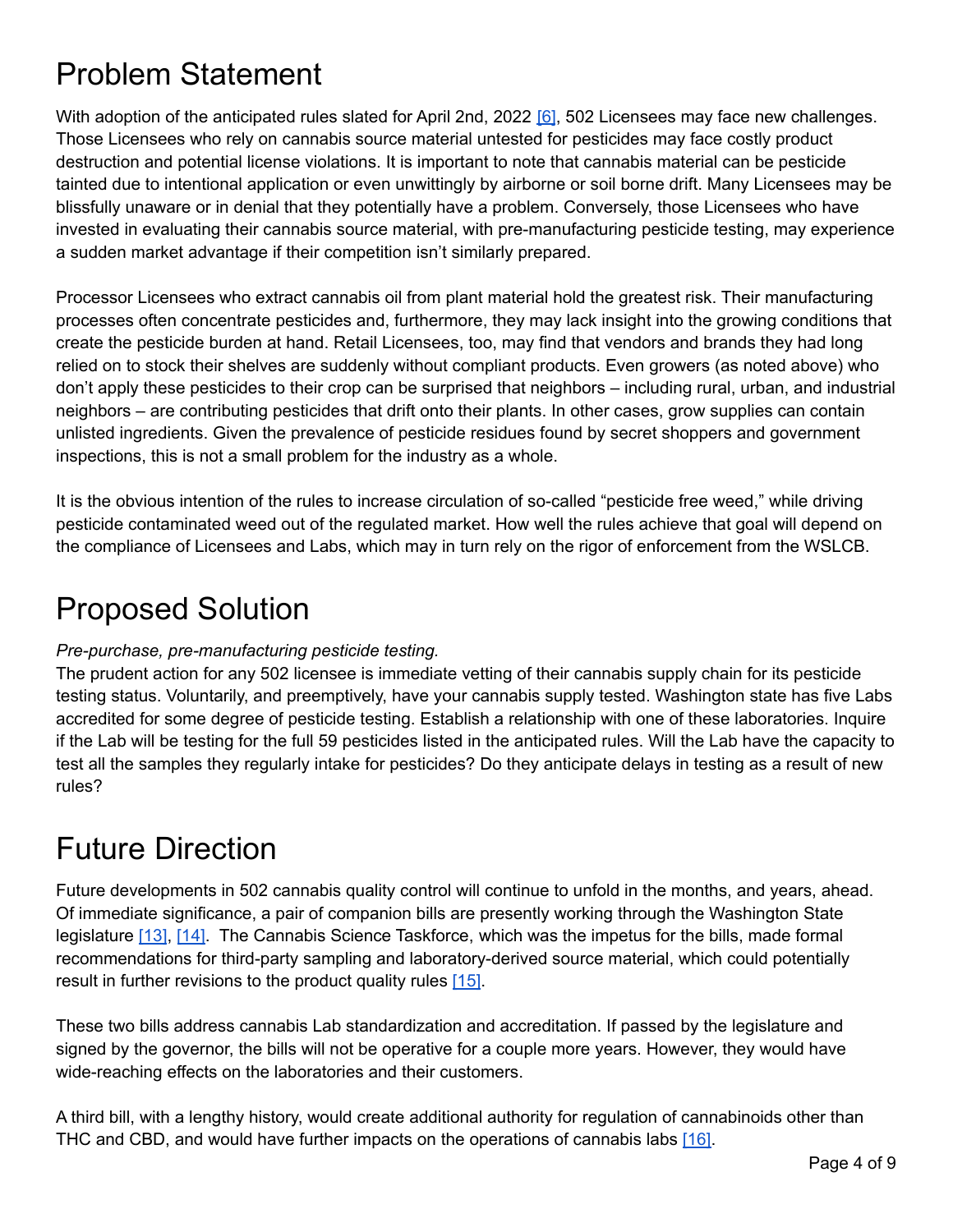# <span id="page-4-0"></span>**Conclusion**

The cannabis quality control rule revisions anticipated for April 2nd will have dramatic effects on the 502 Industry. Every level of the supply chain will be impacted. The economic implications, if enacted, will likely lead to market disruptions and realignments, creating winners and losers. Proactive assessment of product supply and procurement policies through the lense of pesticide testing is now more important than ever before. Taking proactive measures before the rules are enacted may make the difference between coming out ahead, or not.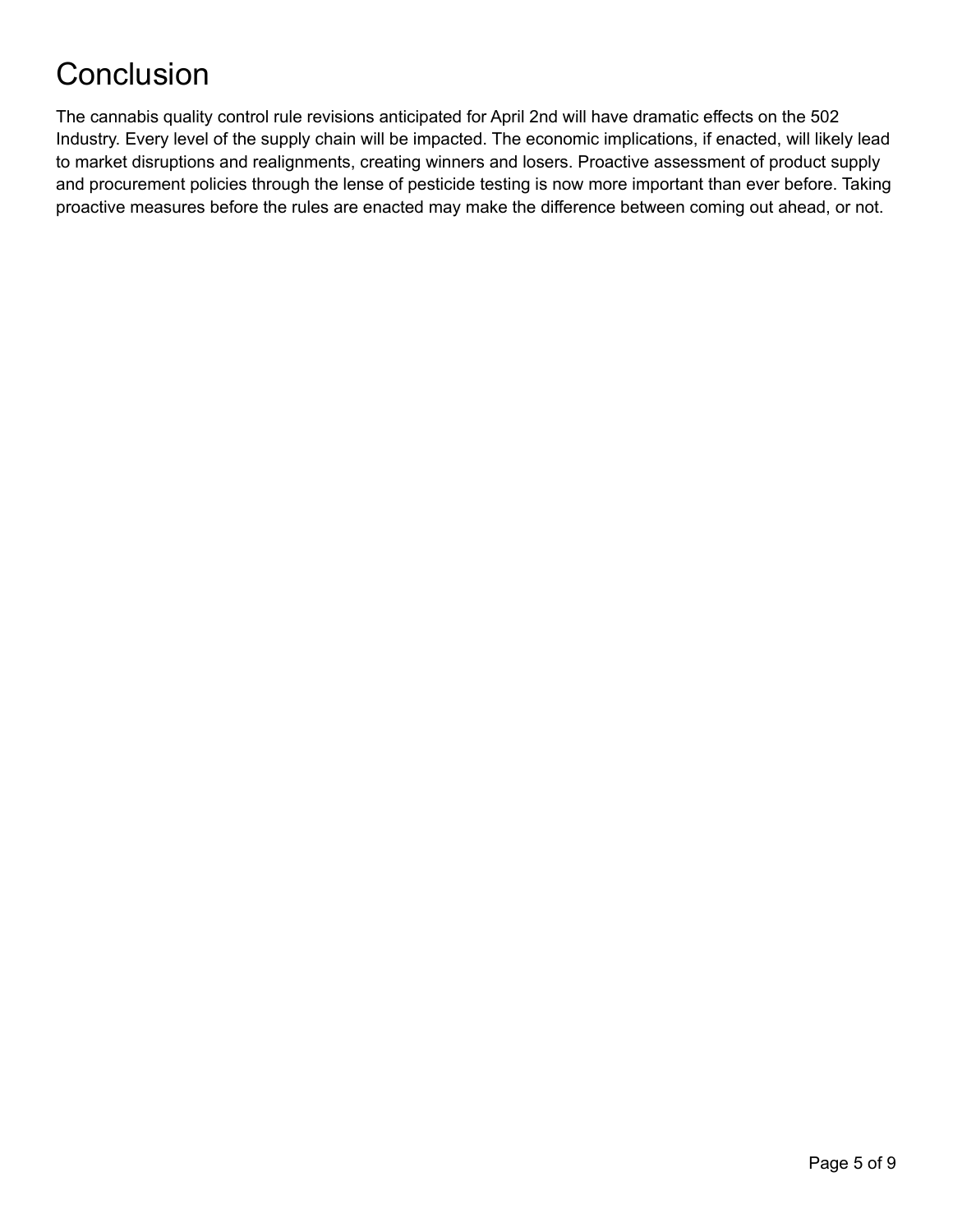# <span id="page-5-0"></span>Appendices

#### <span id="page-5-1"></span>Appendix A – Scenarios

Reference [\[2\]](#page-7-0) from Appendix C, statistics from Clean Cannabis Association. A series of pesticide tests at Trace Analytics on random samples of Washington recreational marijuana products purchased at retail. Pesticide Fails as a percentage of submissions by product category (based on current action limits in rule):

| Category           | SUM of Failed SUM of TOTAL |    | % Failed |
|--------------------|----------------------------|----|----------|
| Concentrate        | 14                         | 22 | 63.63%   |
| Flower             | 2                          | 15 | 13.33%   |
| <b>Grand Total</b> | 16                         | 37 | 43.24%   |

Reference [\[3\]](#page-7-0) from Appendix C, statistics from Confidence Analytics between June, 2016 and October, 2018. Samples of Washington recreational marijuana submitted to the lab for voluntary testing. Pesticide Fails as a percentage of submissions by product category:



**Failure Rates by Product Type** 

Reference [\[4\]](#page-7-0) from Appendix C, statistics from the OK Cannabis Program between April, 2019 and January 2020. Random samples of Washington recreational marijuana products purchased at retail. Pesticide Fails as a percentage of submissions by product category:

| Category           | <b>SUM of Failed</b> | SUM of TOTAL | % Failed |
|--------------------|----------------------|--------------|----------|
| Concentrate        | 10                   | 36           | 27.78%   |
| Flower             |                      | 24           | $0.00\%$ |
| Preroll            | 3                    | 23           | 13.04%   |
| <b>Grand Total</b> | 13                   | 83           | 15.66%   |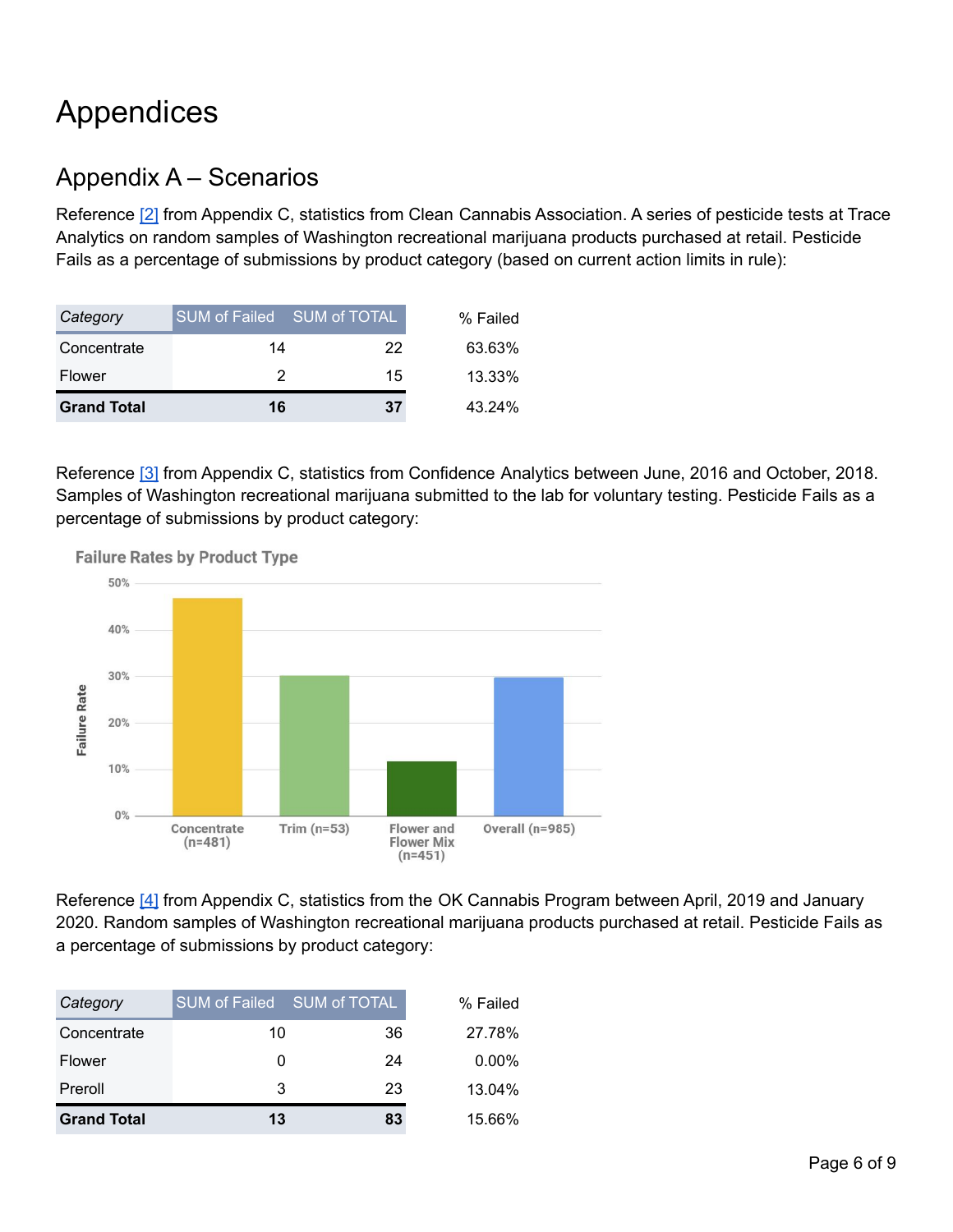Reference [\[5\]](#page-7-0) from Appendix C, statistics from the Washington State Department of Agriculture in 2017. Samples of Washington recreational marijuana products collected from production and processing facilities by enforcement officers at random compliance checks. Pesticide Fails as a percentage of submissions by pesticide compound:



Percent of Samples Failing at WSDA Lab by Analyte

Most common pesticide failures as tested by Confidence Analytics. Data below represent 452 pesticide detections that were quantified above the fail limit between January 2021 and October 2021.

Read more at <https://www.conflabs.com/pesticide-testing-comes-to-washington-state/>



#### Most Common Pesticide Failures

#### <span id="page-6-0"></span>Appendix B – Authors

Nicholas Mosely, M.S.

Stephanie Reilly, J.D.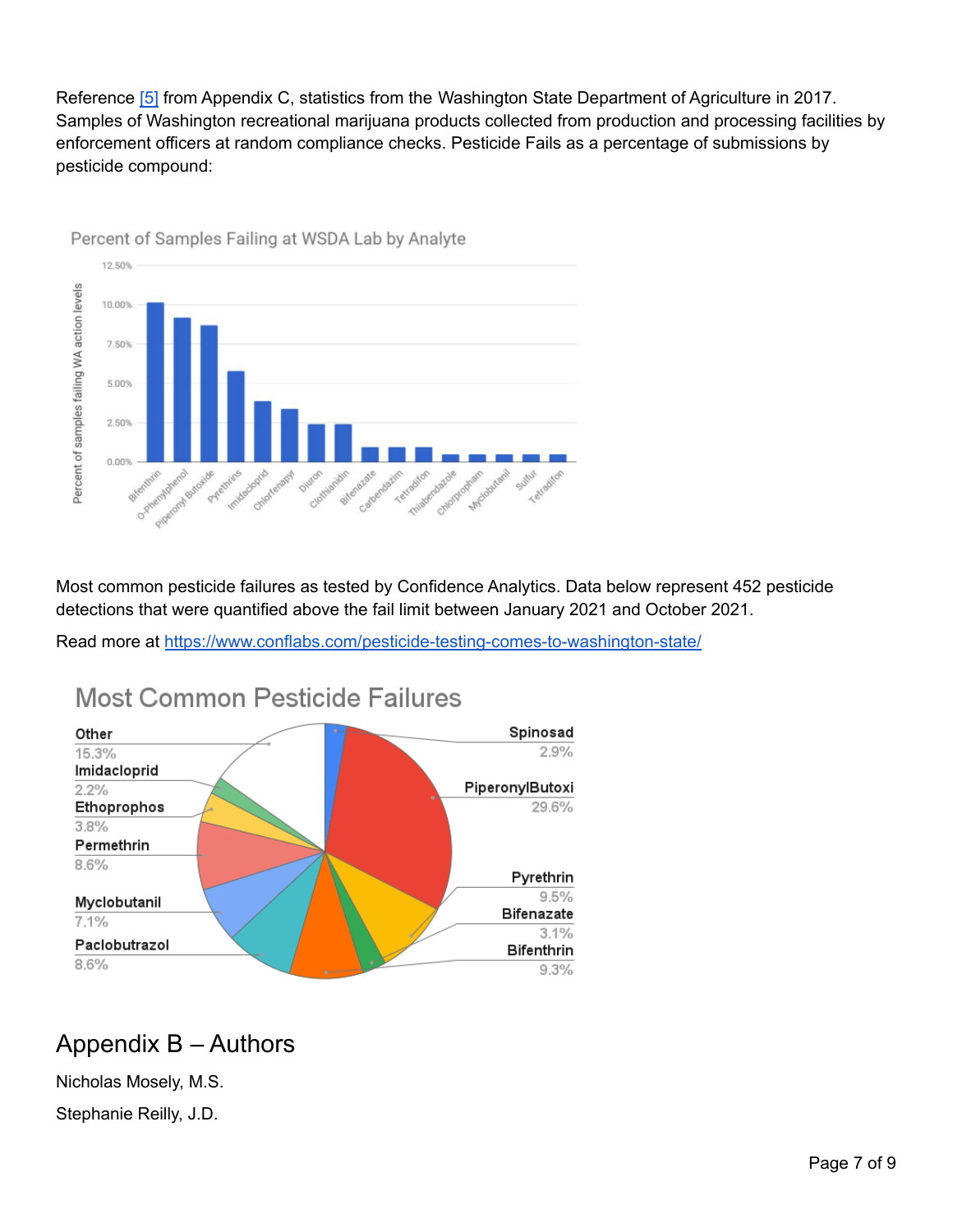#### <span id="page-7-0"></span>Appendix C – References

[1] Notice of Permanent Rules for Lab Quality Assurance Testing (2017-05-03) concise explanatory statement by the Washington State Liquor and Cannabis Board. [https://lcb.wa.gov/sites/default/files/publications/rules/2017%20Proposed%20Rules/CES%20Lab%20QA%20T](https://lcb.wa.gov/sites/default/files/publications/rules/2017%20Proposed%20Rules/CES%20Lab%20QA%20Testing%20Rules.pdf)

[esting%20Rules.pdf](https://lcb.wa.gov/sites/default/files/publications/rules/2017%20Proposed%20Rules/CES%20Lab%20QA%20Testing%20Rules.pdf)

[2] More Products on Shelves at Recreational Marijuana Stores Have Tested Positive for Sketchy Pesticides (2016-03-017) Weed Archive from The Stranger by Tobias Coughlin-Bogue. [https://www.thestranger.com/slog/2016/03/17/23720675/more-products-on-shelves-at-recreational-marijuana-s](https://www.thestranger.com/slog/2016/03/17/23720675/more-products-on-shelves-at-recreational-marijuana-stores-have-tested-positive-for-sketchy-pesticides) [tores-have-tested-positive-for-sketchy-pesticides](https://www.thestranger.com/slog/2016/03/17/23720675/more-products-on-shelves-at-recreational-marijuana-stores-have-tested-positive-for-sketchy-pesticides)

[3] Pesticide Statistics (2018-11-26) a White Paper by Confidence Analytics. [https://drive.google.com/file/d/1\\_4IajsCyCuWBY22faWRlaEm\\_3xCMwYS2/view?usp=sharing](https://drive.google.com/file/d/1_4IajsCyCuWBY22faWRlaEm_3xCMwYS2/view?usp=sharing)

[4] The OK Cannabis Program (2018-2020) Test Results by Uncle Ike's Potshop. <https://www.okcannabis.com/test-results/>

[5] Pesticide Prevalence Presentation (2017-11-04) Croptoberfest Presentation by Nick Mosely. <https://docs.google.com/document/d/1Y3rbHB4NOjcqytdHhCByKa8mBNZ8v-WzF1HCAhhmkv0/edit>

[6] WAC 314-55-101 – Quality assurance sampling protocols; WAC 314-55-102 – Quality assurance testing; and WAC 314-55-1025 – Proficiency testing (2021-12-08) Policy and Rules Coordinator request for approval to file; hosted by Jeff Kildahl, Policy and Rules Coordinator. <https://drive.google.com/file/d/15yhY3rchp1zFbJlBgRLh7MmUIhaVCl3y/view>

[7] Lab List; Cannabis Approved Testing Labs (2021-08-02) WSLCB Frequently Requested Lists by Public Records Act.

<https://lcb.wa.gov/sites/default/files/publications/Marijuana/Labs/Lab-List-8-2-2021.xlsx>

[8] The lab must screen for the following unapproved pesticides (2016-10-28) Medical Marijuana Pesticide Testing Requirements by Washington State Department of Health. <https://www.doh.wa.gov/YouandYourFamily/Marijuana/MedicalMarijuana/ProductCompliance/PesticideTesting>

[9] Pesticide action levels (2017-08-31) Washington Administrative Code 314-55-108 by the Washington State Liquor and Cannabis Board.

<https://app.leg.wa.gov/wac/default.aspx?cite=314-55-108>

[10] Chemist Report showing utilization of GCMSMS for analysis of Chlorfenapyr, Cyfluthrin, and MGK 264 (2021-01-19) Residue Analysis by the Washington State Department of Agriculture. [https://drive.google.com/file/d/1LqdDQYjhHkBAoYHpCJXFDN\\_LY0dqQJEo/view?usp=sharing](https://drive.google.com/file/d/1LqdDQYjhHkBAoYHpCJXFDN_LY0dqQJEo/view?usp=sharing)

[11] WSLCB Listen and Learn Forum on Quality Control Testing and Product Requirements (2019-08-22) Mitigation Strategies by Douglas Duncan. As catalogued by the Cannabis Observer: [https://cannabis.observer/observations/wslcb-listen-and-learn-forum-quality-control-testing-and-product-require](https://cannabis.observer/observations/wslcb-listen-and-learn-forum-quality-control-testing-and-product-requirements-august-22-2019-summary/) [ments-august-22-2019-summary/](https://cannabis.observer/observations/wslcb-listen-and-learn-forum-quality-control-testing-and-product-requirements-august-22-2019-summary/) Relevant audio:

<https://drive.google.com/file/d/1FPscA5IN-VSZvgFWzSS2i2qVy8lrIkBZ/view>